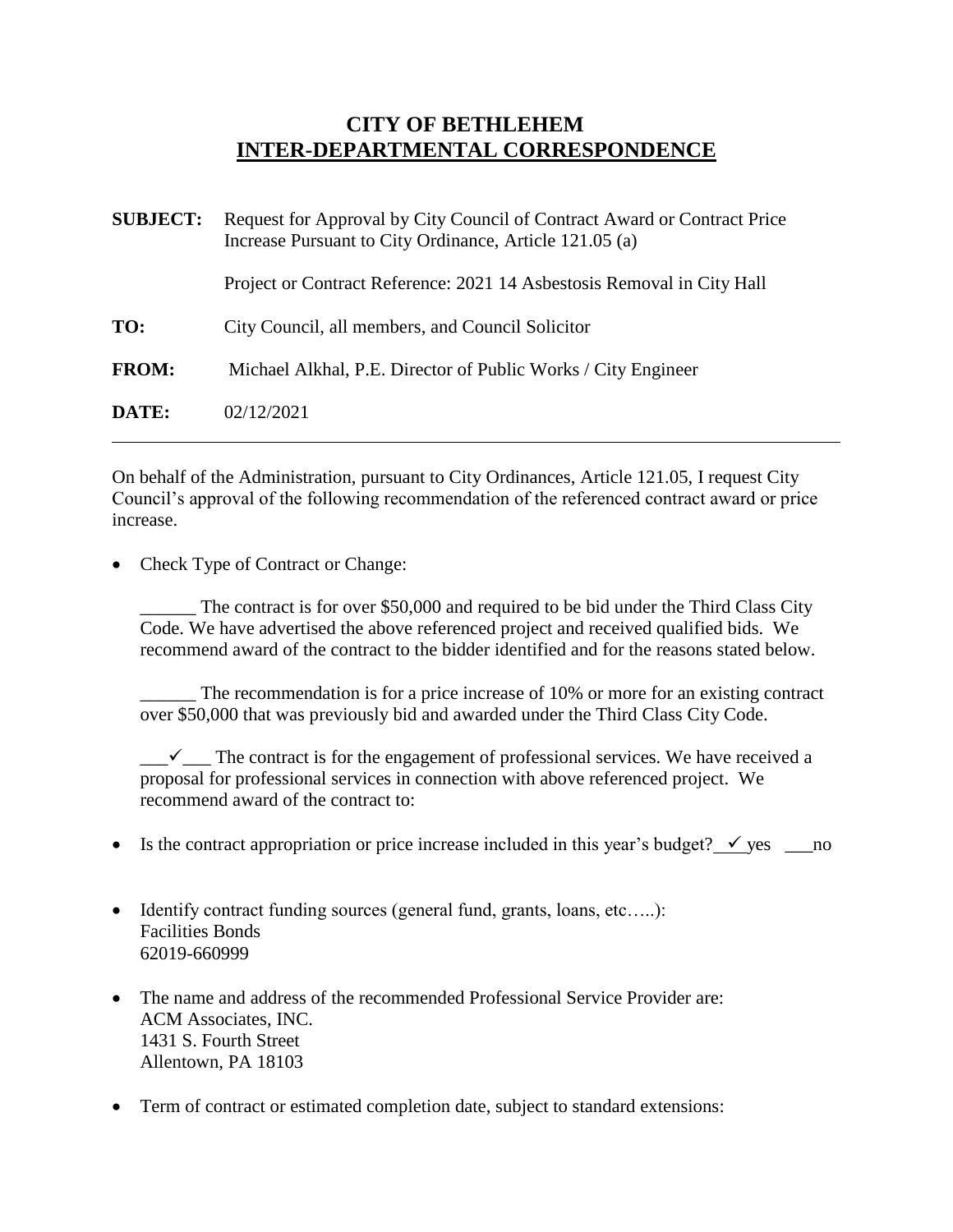## 120 Days

- Description of project or scope of services to be provided: Provide professional services to remove and dispose approximately 13,000 Square Feet of Vinyl asbestos tiles (VAT) and perform post abatement air monitoring testing in varies rooms and offices in building B and Police Department.
- State the actual or estimated price to the City or the proposed Department budget allowance for the initial term; and state payment rate per unit of service if applicable: Price for vinyl asbestos tiles removal and disposal is: \$39,480.00 Price for air testing, post abatement is \$600 per visit. Ten (10) visits are needed: \$6000.00 Total professional service price will sum up to: \$ \$45,480.00
- Number of renewal term options and duration of each renewal, if any:  $N/A$
- Maximum dollar value of all renewals provided for beyond the original term as if all renewals were exercised: N/A
- Reasons for recommendation of Administration and Council approval of contract: AMC Associates, INC. was the lowest responsible/qualified services of three (3) quotes received, ranging from \$45,480.00 to \$67,500.00

Please approve this recommendation by passing the accompanying resolution. A vote of final approval is requested at the first City Council agenda listing of this matter.

By:

By: Department Head

Copies To: Mayor Director of Administration Director of Budget and Finance Law Bureau Purchasing Bureau **Controller** Project Manager Attachment: proposed resolution